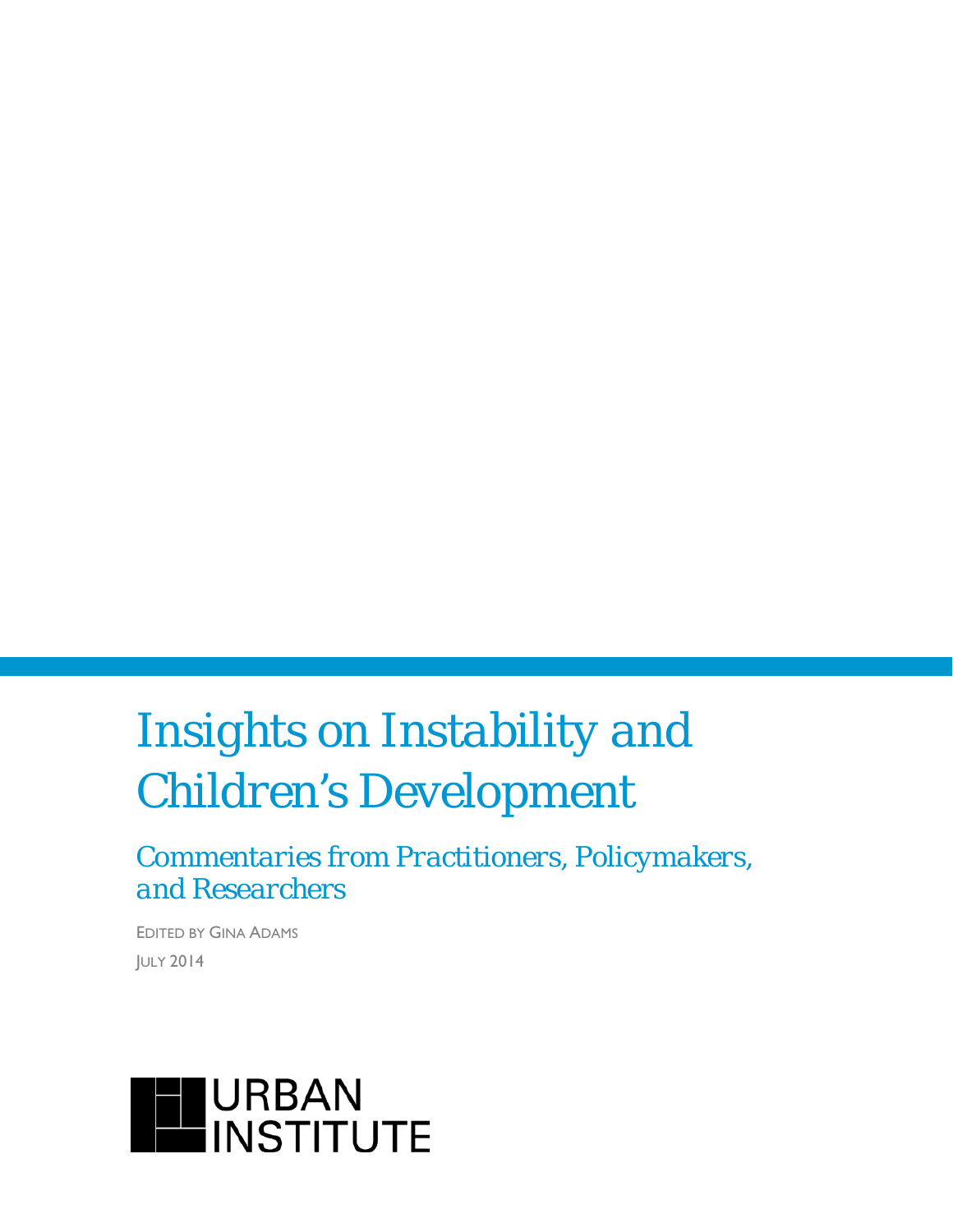The authors would like to thank the Foundation for Child Development for their generous support of this project; Mark Bogosian and Donald Hernandez for their substantive contributions; Caroline Heller, Julia Isaacs, Heather Sandstrom, and Margaret Simms, who were instrumental in the design and implementation of the convening; Michael Marazzi and Fiona Blackshaw for their editorial support; and the convening participants who shared their time, wisdom, and enthusiasm.

Copyright © July 2014. Urban Institute. Permission is granted for reproduction of this file, with attribution to the Urban Institute. The views expressed are those of the authors and should not be attributed to the Urban Institute, its trustees, or its funders.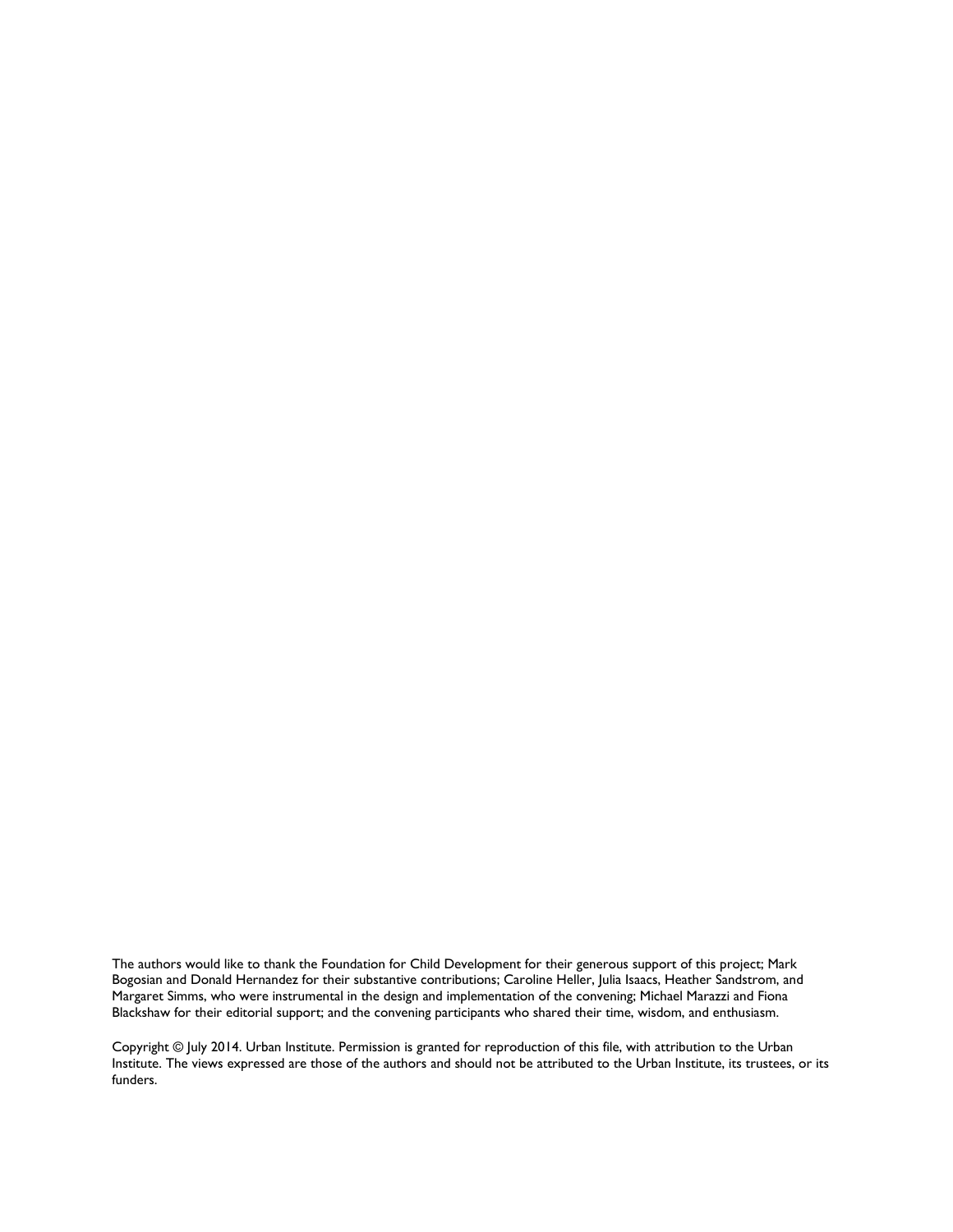# **Contents**

| Introduction                                                                                                                  | 1                |
|-------------------------------------------------------------------------------------------------------------------------------|------------------|
| The Instability Cascade (Isaac D. Castillo)                                                                                   | $\boldsymbol{2}$ |
| Taking the Next Step: Identifying When and How We Intervene if Instability<br>Threatens Children's Well-Being (Hedy N. Chang) | 3                |
| The Complex Nature of Instability in the American Household (Terry-Ann L. Craigie)                                            | 4                |
| Four Ways Policy Can Address Instability in Children's Lives (Olivia Golden)                                                  | $5\phantom{.0}$  |
| The Impact of Instability on Children's Well-Being: A Convening of the Village (Ivor Horn)                                    | 6                |
| Instability and Children's Well-Being in Immigrant Communities (Eliza Leighton)                                               | 7                |
| What Can We Learn by Focusing on Children's Experiences with Instability? (Deborah Phillips)                                  | 8                |
| Stability in Early Childhood Development: The Role of Child Care (Shannon Rudisill)                                           | 9                |
| Addressing Instability in the Lives of Military-Connected Children (Elisabeth M. Stafford)                                    | 10               |
| References                                                                                                                    | 11               |
| <b>About the Contributors</b>                                                                                                 | 12               |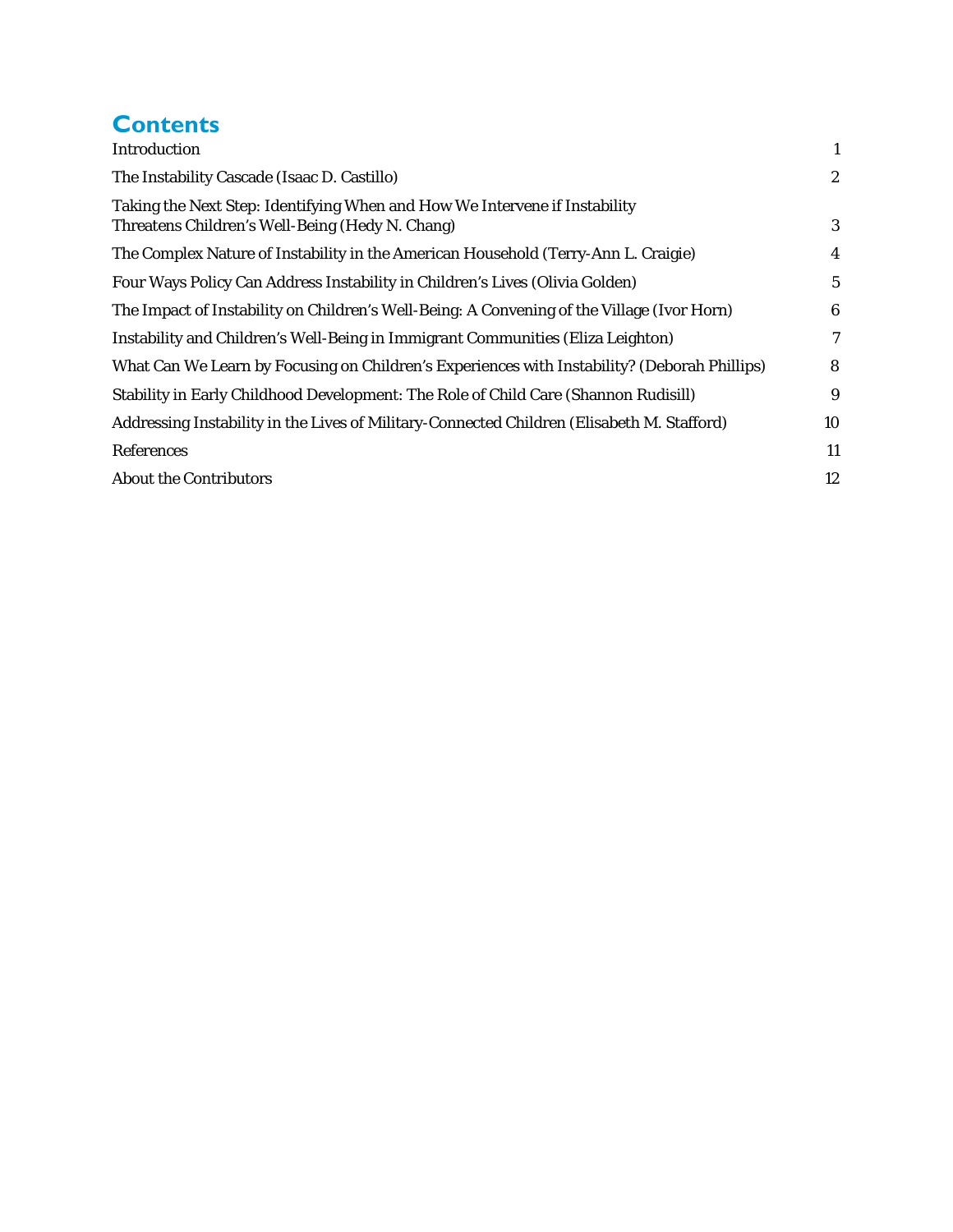### **Introduction**

### **Gina Adams, Senior Fellow, Urban Institute**

In November 2013, the Urban Institute brought together a distinguished group of researchers, policymakers, practitioners, funders, and other thought leaders to discuss growing concerns about instability in children's lives and its impact on their healthy development. This convening and the ensuing products were supported by the generosity of the Foundation for Child Development.

The important lessons from the convening, along with the agenda and list of participants, are discussed in a companion document, *Exploring Instability and Children's Well-Being: Insights from a Dialogue among Practitioners, Policymakers, and Researchers,* written by Gina Adams and Lisa Dubay (Adams and Dubay 2014). We asked a few of the participants, representing different perspectives, to write a short essay sharing their perspectives on the discussion and some of the key takeaway messages that they wanted to share. This compendium of essays is the result of that request, and it continues the rich dialogue and conversation from the convening.

We hope that these insights can be part of a long-term discussion about this important problem, and that it can help identify steps we can each take to provide more stability and security to families and children.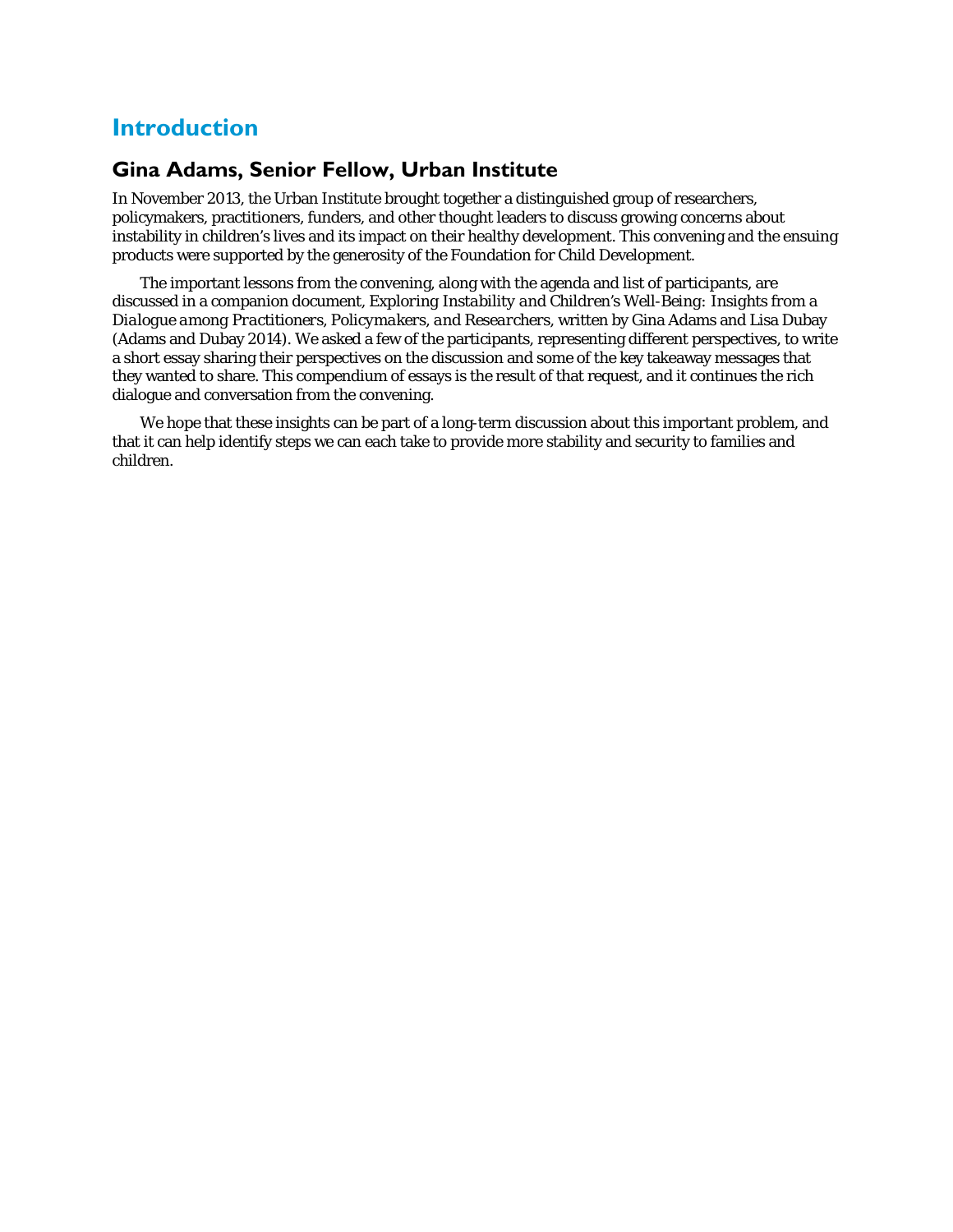# **The Instability Cascade**

#### **Isaac D. Castillo**

Family and child instability may start with a single event, but instability rarely affects only a single aspect of a child's life. In many instances, a lone instance of instability can trigger a cascade of additional events that cause further instability. This compounding effect on families and children makes instability a difficult concept to address.

It is not difficult to imagine a situation where a single destabilizing event could force a cascade of instability. Consider a two-parent, two-child household where both parents are employed. One parent may become unemployed unexpectedly (employment instability) and may not be able to find another job for a significant period of time. This unemployment would likely cause a large drop in income for the family (economic instability) that may make it difficult for the family to maintain their housing situation (residential instability). The family would then need to search for cheaper housing in a different neighborhood, which would likely cause the children to attend new schools (school instability).

This example highlights the fragility many families face. With 38 million households living paycheckto-paycheck (according to the Brookings Institution), the family described above is not in a unique situation. Every day, families and children are a small (sometimes uncontrollable) change away from suffering an initial bout of instability that can quickly spiral into a worse situation.

As we work together to help stabilize families and children, it is important to keep the cascading and compounding nature of instability in mind. In a perfect world, interventions and policies would focus on preventing or addressing instability when it first occurs. These early interventions would be the most costeffective approach and would help prevent families and children from experiencing multiple types of instability.

However, in many instances, we may not be able to identify family and child instability early or easily. Families may also face chronic instability developed over a period of several years. In these cases, the cascade of instability may have started with a small event that expanded over time to become persistent and self-sustaining.

With these situations, successful policies and interventions may need years of operation and support to make a difference. Change and success may not come easily and rapidly; those involved in addressing instability should remember that conditions that took years to develop may not be solved in a few short months.

#### *Isaac D. Castillo is the director of data and evaluation for the DC Promise Neighborhood Initiative.*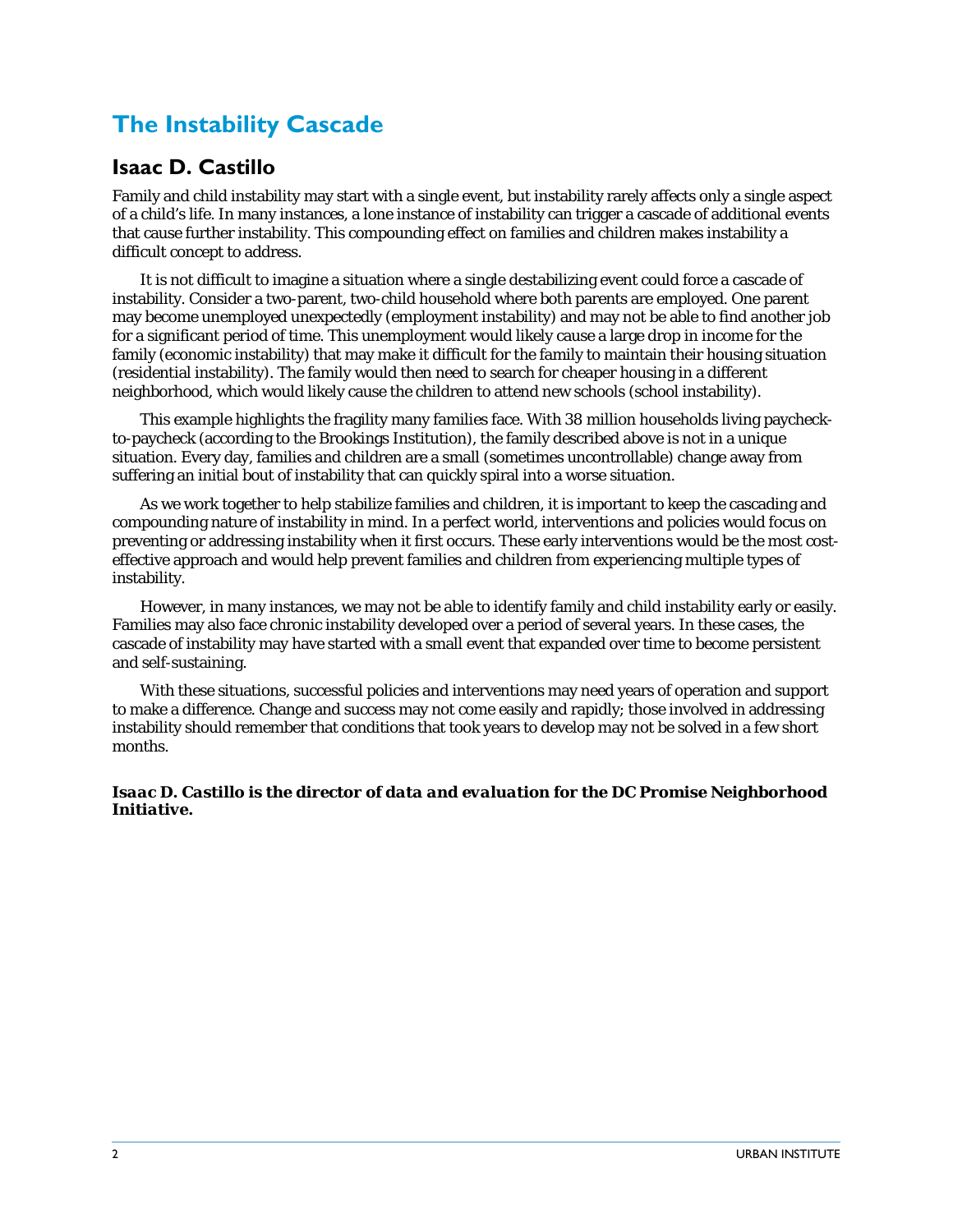### **Taking the Next Step: Identifying When and How We Intervene if Instability Threatens Children's Well-Being**

### **Hedy N. Chang**

This thoughtful exploration highlights the need for researchers, practitioners and policymakers to find the answers to two important questions:

- 1. When does instability pose a threat to a child's well-being?
- 2. What can be done to ameliorate the adverse impact?

Clearly, change in circumstances is normal over the course of a life of a child and family. Some changes can even be positive. They occur because a family has a chance to move to a better school, move into bigger home, or follow a parent to a better job. As children get older, transitions to new schools naturally occur. Even when change is not planned, anticipated, or even desired, instability can often still have a positive effect because it teaches a child and his or her family new skills and habits including resiliency, tenacity, and grit in the face of adversity.

How do we know when instability is no longer a "bump in the road" to be overcome but a major threat to a child's well-being and the ability of their family to keep their child on a path to a better future? Previous research examining the connection between maternal risk factors and absenteeism from school (also a form of instability) offers useful insight. In her 2008 analysis, Romero found the best predictor of chronic absence (missing 10 percent or more of school for any reason) was cumulative risk, or the presence of three or more of the following risks: poverty, teenage or single parenting, low levels of maternal education, receipt of welfare, unemployment, poor maternal health, food insecurity, and a large family size. Drawing upon these insights, we could hypothesize that instability is most problematic when family structures are fragile and families face multiple forms of instability. When this happens, feelings of stress can become overwhelming and prevent a family from accessing sufficient resources to buffer the impact on their children's well-being. It is worth exploring whether adverse impacts are greater for younger children.

What can we do to ameliorate the adverse impact of instability? One possibility is to become more adept at using data to identify and offer supports to students, families, and neighborhoods that are at risk because of fragile family structures and multiple forms of instability. We also need to better understand what is needed beyond just resources that address the source of such instability as being homeless or the loss of a job. For example, what would help families develop sensitive parenting skills that reduce the stress levels in their children triggered by instability? How can we ensure teachers and other service providers have the skills to help children cope and thrive despite the challenges their families face?

#### *Hedy N. Chang is the founder and director of Attendance Works.*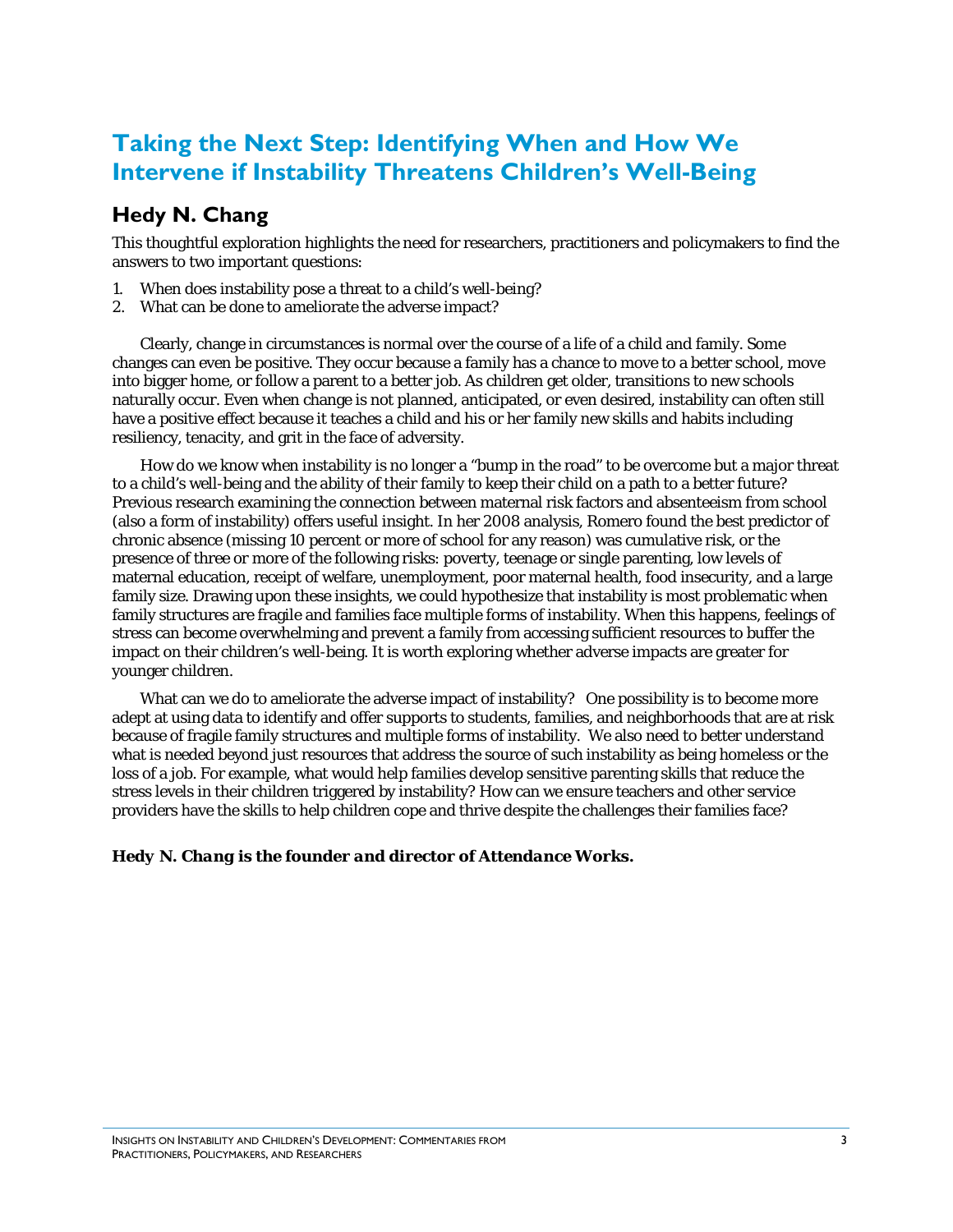# **The Complex Nature of Instability in the American Household**

### **Terry-Ann L. Craigie**

Instability in the United States is becoming increasingly prevalent and this has strong implications for the well-being of children. Research has confirmed that instability is likely to yield adverse child outcomes in general. Consequently, policymakers, practitioners, researchers, leaders, and funders are taking specific interest in this phenomenon.

While instability can be defined simply as a "change in circumstance(s)," it can be somewhat difficult to characterize. Instability spans several domains including parental employment, family income, family structure, housing, school, and child care. Within these domains, however, instability can be classified according to its frequency, predictability, and intentionality. Frequent changes (i.e., chronic instability) are typically associated with toxic stress and lead to the most adverse child outcomes.

As we acknowledge the complex nature of instability in the American household, we must also try to understand the pathways through which children are affected. Instability can induce stress and a loss of resources, and these factors can ultimately affect parents' ability to buffer against the negative consequences on child well-being. Instability may also affect kinship, social support systems, and the ability of anchor institutions (such as schools, child-care, and health care providers) and public safety-net programs to effectively address negative outcomes.

Still in need of critical exploration, however, are the risk factors that lead to instability. The domains of instability are inextricably intertwined and it is often difficult to determine the initial cause of instability. Contextual factors significantly contribute to the onset and overall impact of instability. Certain child and parental characteristics (e.g., poor mental health and history of trauma) have been shown to exacerbate the negative consequences of instability; however, social support systems, anchoring institutions, and public safety-net programs can be used to help mitigate these consequences. Still, it is important to caution that these mechanisms could inadvertently create more instability. In particular, if eligibility for a safety-net program is tied to the parent's employment status, this may subsequently induce instability if the parent's status changes. Therefore, measures to help remedy policy-induced instability should be implemented. These include continuing access to important programs and services for families prone to instability; sharing data across programs and policies; and educating program staff on how to identify instability, its effects, and possible solutions.

Instability is complex and strongly linked to adverse child outcomes. To help curb the negative consequences of instability, anchor institutions and safety-net programs should work to stabilize the environment in which a child resides. As they relate to future research, the risks of instability, the interdependence of instability domains, and the causal versus associative effects of instability should be critically examined.

*Terry-Ann L. Craigie is the Lenore Tingle Howard '42 Assistant Professor of Economics at Connecticut College.*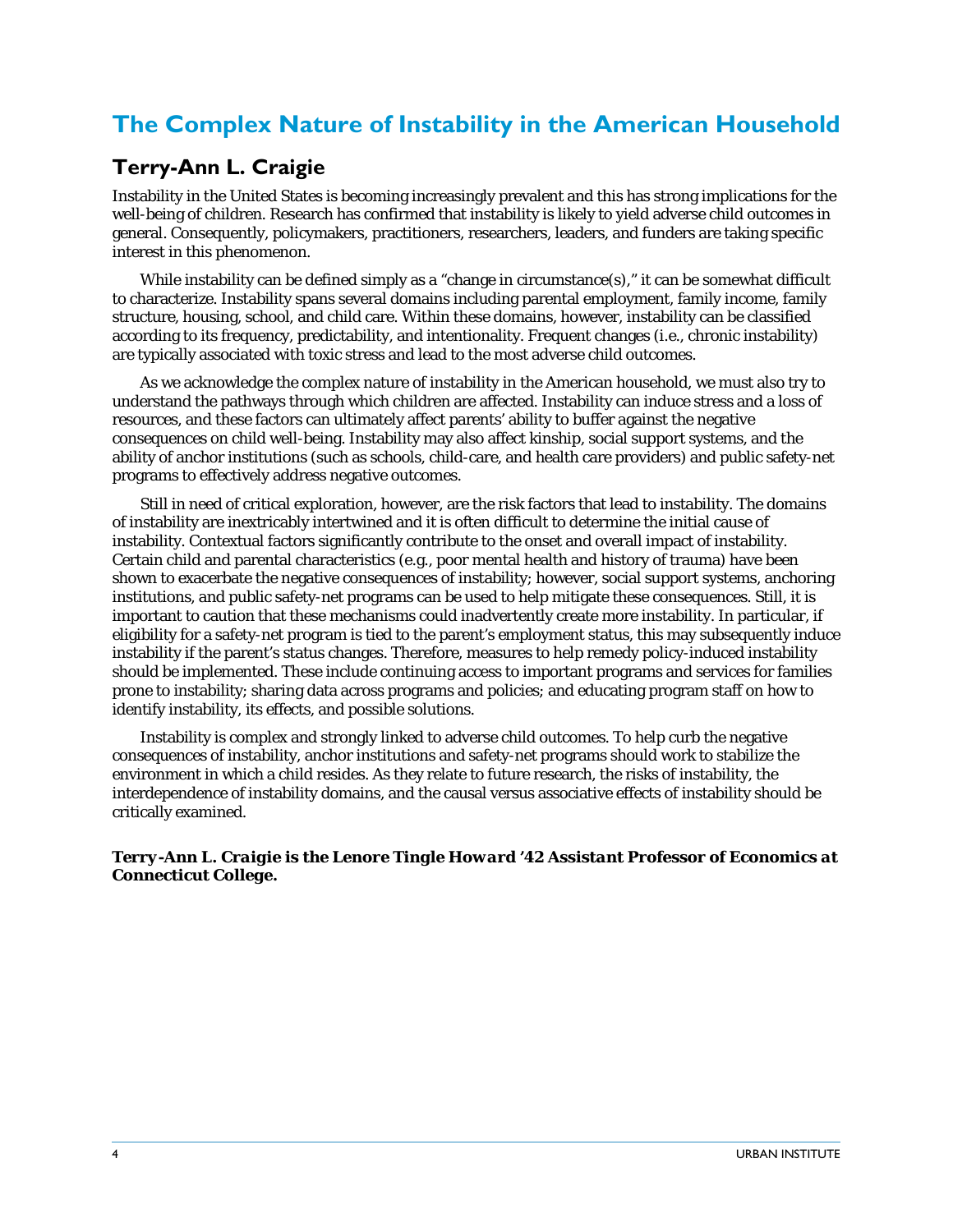# **Four Ways Policy Can Address Instability in Children's Lives**

### **Olivia Golden**

The Urban Institute's recent paper and convening underline how much we know about the developmental risks that instability—in housing, health care, education, daily routines, and caregiving—poses for children. The convening also highlighted the number of children, particularly low-income children, experiencing potentially damaging levels of instability.

What can we do? Four policy next steps stand out for me.

- 1. First, do no harm. Public programs can stop making instability worse. For example, when state policies cut off child care assistance as soon as a parent loses a job, the child will experience the loss of a caregiver as well as family income (and the income loss will likely be worsened if the parent has no child care assistance to search for a job). A recent publication by CLASP (Center for Law and Social Policy) and the Urban Institute highlights the policy solutions states can choose to avoid this double damage (Adams and Matthews 2014).
- 2. Where possible, public programs should interrupt the vicious cycles, a step better than doing no harm. For example, even if public policy does not succeed in preventing an eviction, it can require districts to keep the child in the same school, as in the McKinney-Vento Homelessness Assistance Act.
- 3. Public programs should also try to protect continuity and stable relationships in some aspects of children's lives, even when other aspects are unstable. School and early education are the obvious examples; when K–12, early education, and child care policies allow children to remain in one setting with the teachers they know, those connections provide an anchor even if other aspects of their world are chaotic. For example, in the Urban Institute's Facing our Future study of immigrant families, children and families who had experienced the detention or deportation of a parent often spoke of school as a key source of stability (Chaudry et al. 2010).
- 4. Public policies should take on instability challenges in the low-wage labor market. My colleagues Liz Ben-Ishai, Hannah Matthews, and Jodie Levin-Epstein at CLASP lay out in their recent brief *Scrambling for Stability* the extraordinary challenges created by unpredictable, last-minute schedules—challenges that primarily affect the low-wage labor force (Ben-Ishai, Matthews, and Levin-Epstein 2014). Another characteristic of low-wage work, the lack of access to any paid leave (including sick leave, family leave, vacation leave, or personal days), also contributes to destabilizing cycles—a recipe for turning any challenge, from a child's health issue to a car breakdown, into a cycle of lost pay, lost employment, and accelerating instability (Ben-Ishai 2014). Currently, proposed legislation at the national level (the FAMILY Act) and already-implemented legislation in three states (California, New Jersey, and Rhode Island) address the issue of paid family leave. Emerging solutions to the other issues are being discussed, enacted, and implemented in individual communities and states.

There is always more we can learn. But what we know now is enough to move us to action on these four crucial first steps.

#### *Olivia Golden is the executive director of CLASP in Washington, DC.*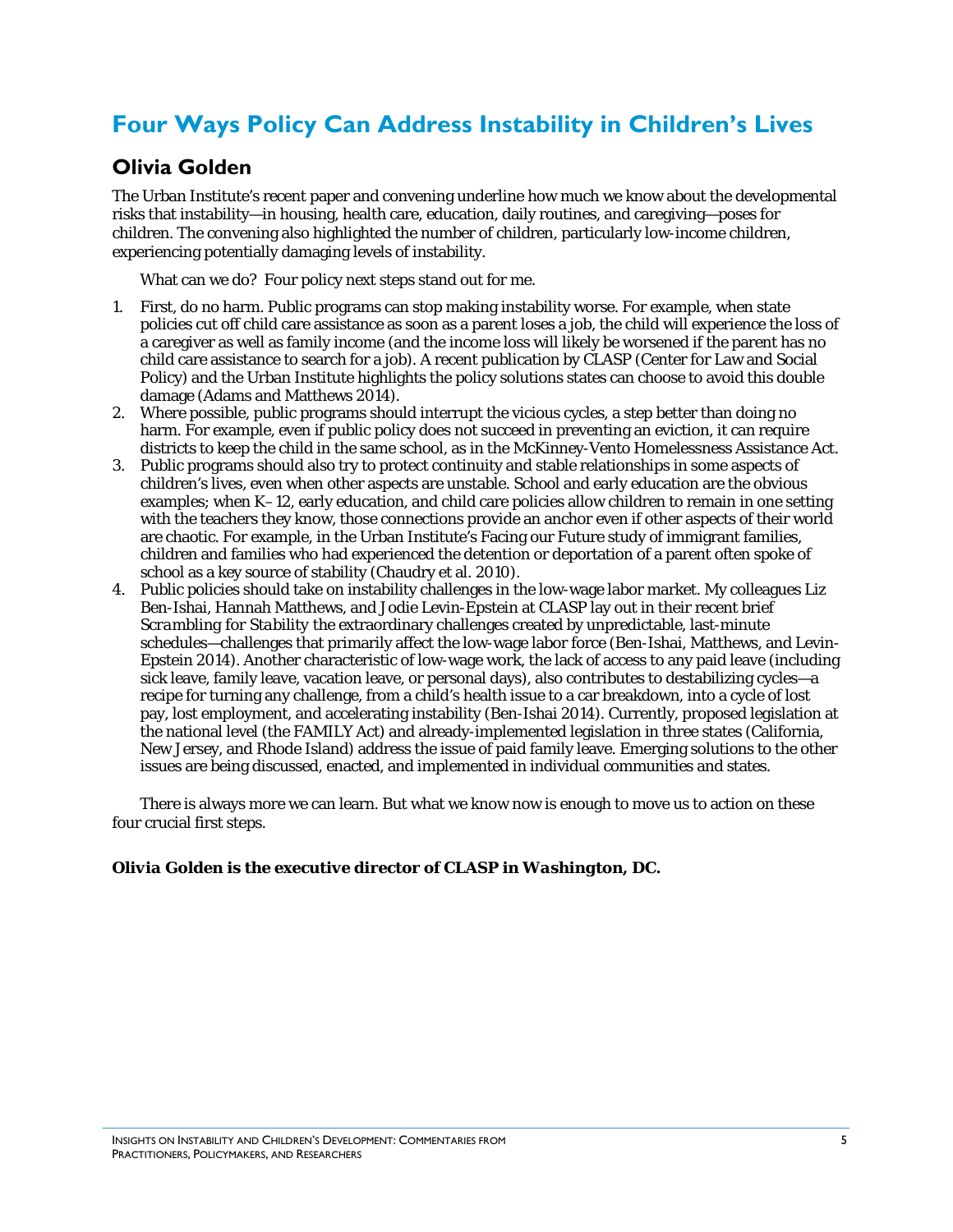# **The Impact of Instability on Children's Well-Being: A Convening of the Village**

#### **Ivor Horn**

The Urban Institute's roundtable discussion created a unique opportunity for a diverse group of experts who see the impact of social determinants of health on the growth and development of children. The primary objective of the discussion was to share knowledge from their lens of experience in caring for and working with children and families, particularly those living in poverty. As a pediatrician with two decades of experience caring for vulnerable children and their families, I am keenly aware of the special challenges associated with poverty and kids.

When I see a parent in my practice, the child's medical care is often a small portion of addressing their overall needs. There are housing, education, child care, and financial issues that need to be addressed. I am fortunate to work in a health system that sees the value of partnering with organizations that focus on addressing these needs. This allows for better care for my patients and improves their health outcomes on a much broader scale.

The onset of the Affordable Care Act will require all providers to focus on addressing the social needs of their patients. The impact of instability on child health outcomes will now be the responsibility of all health care providers. Consequently, the lessons learned from this report should serve as a call to action.

Three messages from the roundtable discussion that are specifically important to providers who care for children who experience instability are as follows:

- 1. **Children of all racial, ethnic, socioeconomic, and geographic backgrounds can be susceptible.** It is imperative that we develop mechanisms in our practice settings to identify the occurrence of instability in children's lives and develop interventions to buffer its effects. We must also look for creative ways to bolster positive attributes that lead to resiliency in children and parents.
- 2. **New policies and programs are needed to halt the cascading effect of some forms of instability.** A key understanding from the discussion was the interconnectedness of services and their impact on stability. For example, a child's chronic medical condition may lead to work instability for their parent, causing a cascade of instability for the entire family. Parents should not be penalized for providing needed support to their children in times of crisis.
- 3. **We need a better understanding of the impact of chronic instability.** Does it lead to a "new stability" and does that cause such worsening outcomes as toxic stress, or can it lead to resilience in children and their parents who experience it? How do we tell the difference and what can we learn from how children and families respond?

The Urban Institute's discussion should be an eye opener for everyone who cares about children and families in poverty. We need more understanding of the problem, new or improved policies, and research to study the long-term effects of instability on children and their families.

The challenge of caring for children has always taken a village, but for those most vulnerable because of instability, it takes much more.

*Ivor Horn is a community-based academic general pediatrician and Associate Professor of Pediatrics at George Washington University School of Medicine and Children's National Medical Center in Washington, DC.*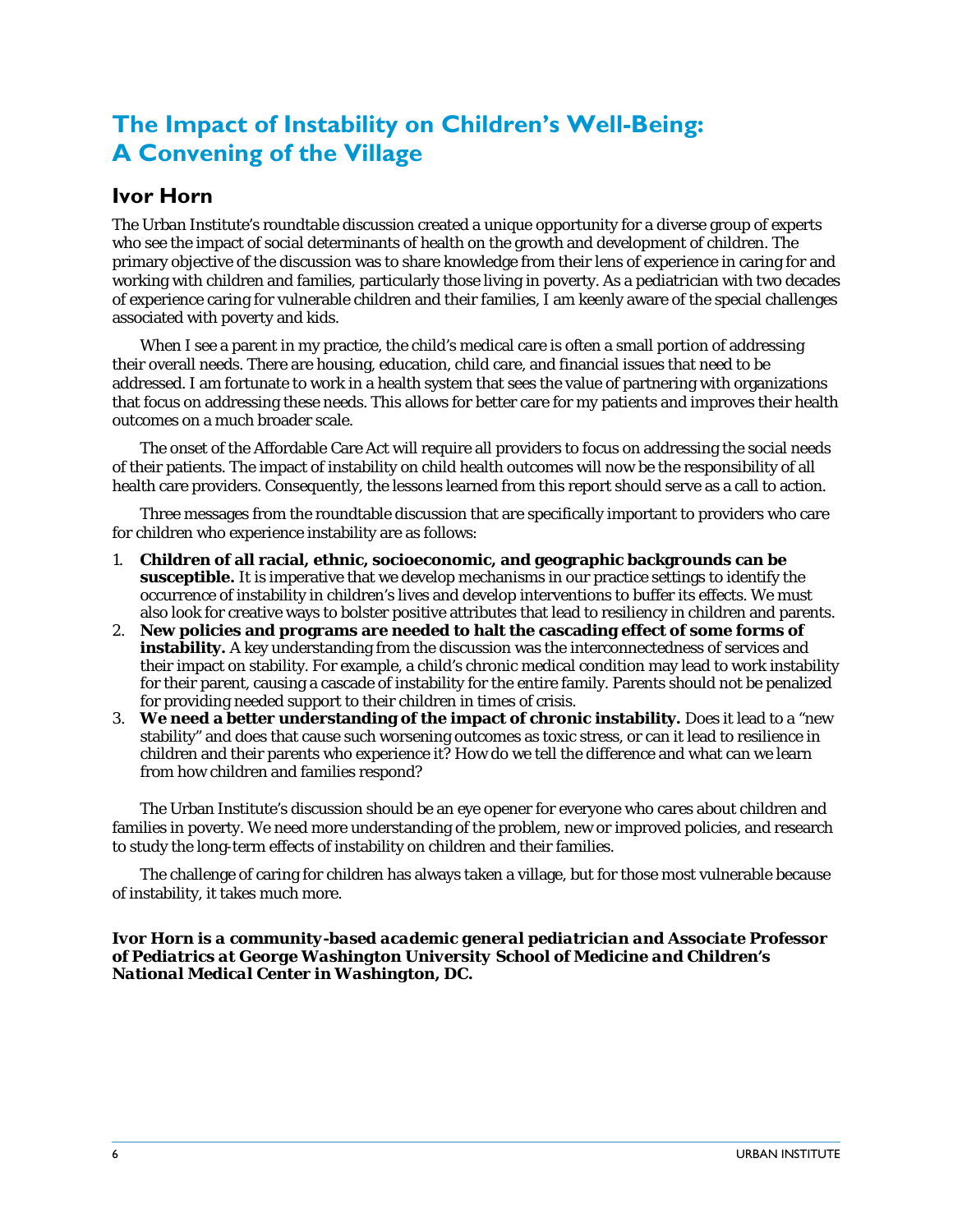# **Instability and Children's Well-Being in Immigrant Communities**

### **Eliza Leighton**

The new normal for many immigrant families is a state of instability in core familial relationships, economic security, and community. The instability is often caused by federal and, in some localities, state and local immigration policies combined with poverty and such issues as a lack of safe and stable housing, a lack of employment opportunities, and a lack of access to federal safety-net programs. While CASA de Maryland and others serve as anchor organizations for immigrant families, we work with children struggling academically, socially, and emotionally. Understanding which of these challenges are related to instability, and in what ways, is critical for designing and implementing effective programs.

Many of the following areas for further research are particularly relevant for immigrant communities:

- Does a consistent fear of instability have the same consequences as instability itself? Many immigrant children worry that a parent or family member may be detained or deported at any point and therefore may never have a sense of situational security.
- When a person feels, and often is, helpless to create stability, does that impact the effects of instability when it occurs? While some causes of instability can be reversed or directly addressed, this is not the case for many immigrants. If a person is undocumented, they cannot access many of the federal safety-net programs and may have trouble finding work. And if a person is deported, there is little or no recourse.
- How does being in a central role during times of instability affect a child?
- When a parent speaks or reads limited English or has low literacy in their native language, children assume the role of the main communicator with community institutions (schools, government agencies, etc.) and translator for their parents.
- What is the long-term effect of multigeneration families living in a state of instability? Does that impact a child's life both in the immediate and in how he or she thinks about the value and importance of planning for the future?

A deeper understanding of these questions is critical, and we already know that the many interconnected issues creating instability for immigrant families require a new level of coordinated response. No one organization alone will be able to meet these needs. There must be a new normal for stakeholders—working together across program areas and sectors to design policies and programs informed by research-based best practices that simultaneously address the needs of the whole child and whole family as part of an integrated model. At all times, but even more so in times of potential or actual instability, children cannot be expected to piece together services that support themselves or their families. Providing linguistically and culturally appropriate integrated supports that are easy and comfortable to access is an immediate step we can take to address the instability in immigrant communities.

#### *Eliza Leighton has held many positions at CASA de Maryland, most recently director of Langley Park Promise Neighborhood.*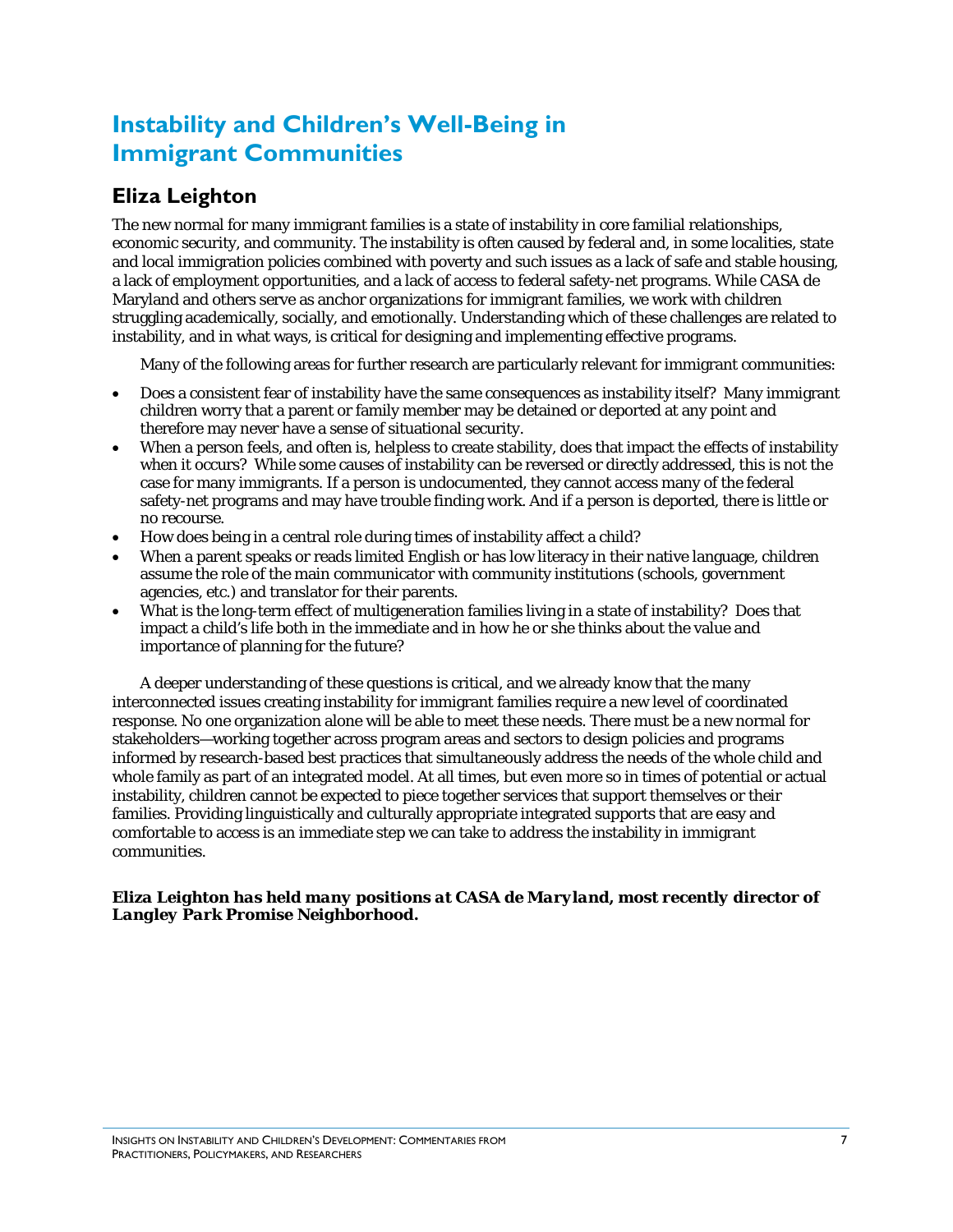# **What Can We Learn by Focusing on Children's Experiences with Instability?**

### **Deborah Phillips**

My comments focus on two questions: Why, and what, might a focus on children's experiences of instability add to an understanding of promising developmental pathways beyond the predictive role of other variables that capture a child's ecology, such as poverty; and how might that focus help identify powerful policy interventions?

Developmental and social psychology suggest that loss of control and learned helplessness are potent predictors of depression, anxiety, and withdrawal. Loss of control is fundamentally a function of unpredictability. Developmental neurobiology suggests that stress becomes most damaging when it is experienced absent a dependable, sensitive caregiver. Is there a pathway from environmental unpredictability to a caregiver whose dependability and sensitivity are compromised and thus, over time, to high childhood stress and its detrimental impacts? Developmental science, education science, and neuroscience all suggest that stress takes fundamental cognitive and emotional systems off-line, including emotion regulation, impulse control, working memory, control of attention, and responses to corrective feedback. The costs to early learning and social behavior are considerable and perhaps enduring. Do pathways from unpredictability or instability through stress (in both children and their caregivers) to worrisome outcomes for children and adolescents add to what we know about pathways that focus on poverty alone? Recent work suggests this may be the case (Belsky et al. 2013; Simpson et al. 2013).

A focus on instability could bring many insights to our field, among them the following:

- 1. Culture is a powerful protective factor in children's lives. Culture-based rituals, networks, and support systems that offer security and dependability amidst chaos may be among the most promising mechanisms through which this protection operates.
- 2. Instability offers a critical lens for two-generational work. Examining disruptions in parents' life courses as they intersect with disruptions in children's life courses would bring an important lens to this work. These insights are exemplified in the earlier work of Glen Elder, Ross Parke, and others who studied lives through time.
- 3. Instability is inherently a developmental, longitudinal construct that captures evolving circumstances over time, including how a single event sets in motion cascades of other events. Though challenging, efforts to capture these cascades of both positive and negative unfolding events will get us closer to the actual experiences of young children today.
- 4. Looking beyond poverty as a primary source of environmental risk provides an opportunity to explore cross-cutting notions of environmental risk and protection that affect children across income groups.

Concerning policy, work on instability raises unique issues around stabilizing eligibility, forging connections across programs that serve children at different ages, sustaining supportive networks and institutional connections for families whose lives have been disrupted, and addressing the stress that pervasive instability can place on systems and institutions (e.g., schools where many children are experiencing parental unemployment).

#### *Deborah Phillips is professor of psychology and associated faculty in the McCourt School of Public Policy at Georgetown University.*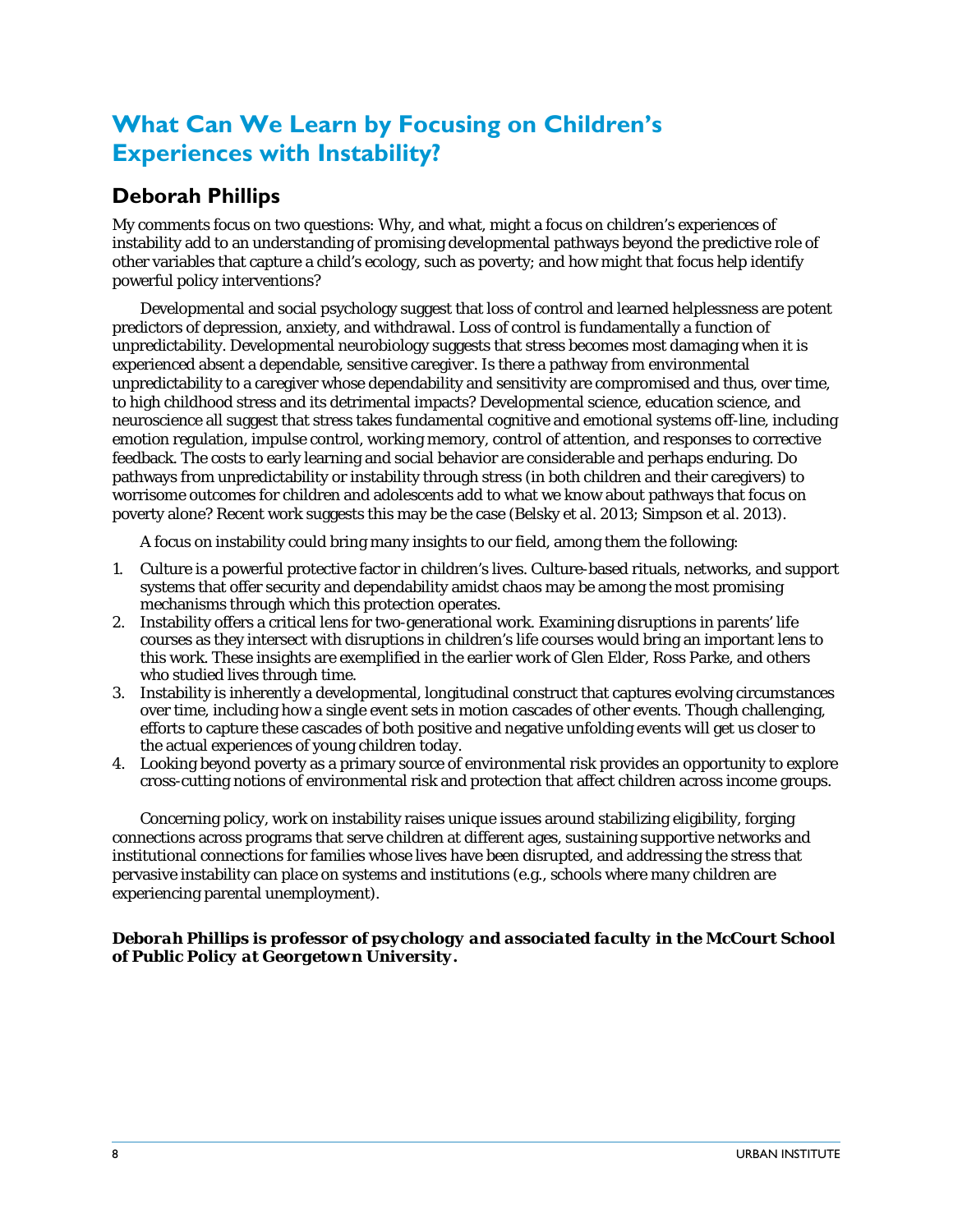### **Stability in Early Childhood Development: The Role of Child Care**

### **Shannon Rudisill**

The quality and stability of a child's relationships are the most critical factors in whether a child thrives developmentally and goes on to have success in school. Nurturing, long-lasting relationships are important for all children—but especially for the youngest children—who are learning to form secure attachments that will be the foundation for future relationships. Outside of parents and close family members, a child care provider is often in the next circle of close relationships for children.

Child care is a two-generation program; it supports both children's development and parents' work. Whether parents are able to hold a job is directly related to whether they have child care. At the same time, eligibility for public child care subsidies is tied to parent's employment—when a parent loses a job, that parent may also lose child care assistance. Research shows that clients receive child care assistance for a median period of only six to seven months.

The loss of child care and the loss of a job frequently happen at the same time, meaning that the parent, and more importantly the child, loses a key supportive relationship at a time when stress levels will be high. Not only do we miss the opportunity for a loving child care provider to buffer the child and family from stress, the loss of child care can exacerbate the effects of the job loss—more stress, greater loss of resources, and the loss of an anchor institution in the family's life.

Creating greater stability in child care is a core goal for the Office of Child Care (OCC). OCC, part of the Administration for Children and Families, US Department of Health and Human Services, administers the Child Care and Development Fund (CCDF), which provides child care fee assistance for 1.5 million children in low-income families each month. We're focusing not only on improving the quality of care that our children can access, but also stability, which we often call continuity of care.

OCC is helping states and tribes choose child care policies that lead to greater stability. We've issued policy guidance encouraging CCDF administrators to adopt policies that promote continuity.[1](#page-11-0) We then proposed new CCDF regulations that would mandate key changes, such as offering 12 months of child care eligibility, providing child care during job search, and offering more consumer education to parents so they can make good child care choices and not need to change as often. We are also underscoring that child care is both a work support for parents and a child development program. The new rules would require states to take child development into account when authorizing subsidies, which will lead to quality, stable placements in which children can grow and learn.

#### *Shannon Rudisill is director of the Office of Child Care, part of the Administration for Children and Families, US Department of Health and Human Services.*

l

<span id="page-11-0"></span><sup>1</sup> "Policies and Practices that Promote Continuity of Child Care Services and Enhance Subsidy Systems," September 21, 2011[, http://www.acf.hhs.gov/programs/occ/resource/im2011-06.](http://www.acf.hhs.gov/programs/occ/resource/im2011-06)

INSIGHTS ON INSTABILITY AND CHILDREN'S DEVELOPMENT: COMMENTARIES FROM PRACTITIONERS, POLICYMAKERS, AND RESEARCHERS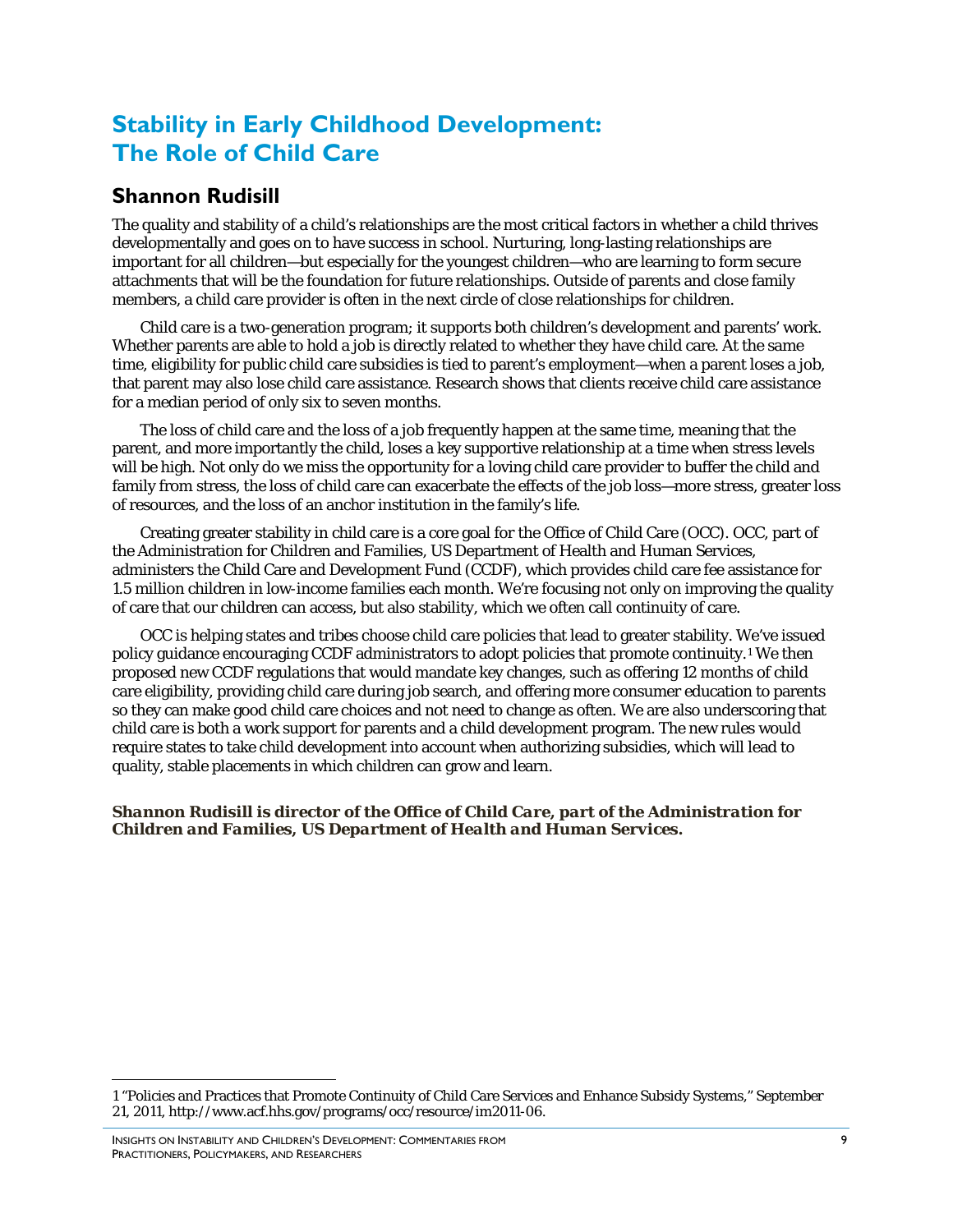# **Addressing Instability in the Lives of Military-Connected Children**

### **Elisabeth M. Stafford**

A degree of intermittent instability is inherent to military family life. Parent service members engage in training activities and missions that often call them away from the family for days, months, or greater than a year at a time—especially in times of war. Periodic duty reassignment of the service member leads to increased frequency of moves for the family—up to three times as often as civilian counterparts, with an average of a move every two to three years. This leads to disruptions and changes in child care, education, peer group, community, and access to extended family support

In times of war, extended parental absence to the combat zone leads to an unprecedented level of instability within military families, with the specter of parental injury or death adding to the strain. In the case of physical and often invisible emotional injuries or the death of a military parent, the destabilizing effects can be catastrophic.

With changes in the 1970s that led to an all-volunteer, professionalized military force, military personnel demographics shifted toward those who were married with families. By the early 1980s, the Department of Defense (DOD) had recognized the need for structured programs to address family support needs and promote resilience and community cohesion as families faced the challenges associated with military life instability. For instance, the Exceptional Family Member Program enrolls individuals with special medical, educational, and mental health needs to assure support at new duty locations.

Today, oversight of family readiness and support is addressed at the highest levels of the DOD, and standardized programs are embedded throughout the DOD with continued oversight, leading to ongoing policy and program development. New-parent support programs, marriage enrichment retreats, parenting classes, family life counselors, and school liaison officers are all employed to support families.

To date, more than 2 million military service members have served in the post–9/11 wars in Iraq and Afghanistan; nearly 45 percent have children. During this time health, behavioral health, social services, child care, and educational professionals have come together to respond to the escalating family instabilities created by war-related events. These activities have led to increased development of wartime family support programs, such as Families Overcoming Under Stress (FOCUS), and outreach within the DOD and the greater community. In addition, the health care and education communities have been educated to screen for and support these military-connected children and families. As combat activities wind down, however, the lingering, continuing impacts of wartime destabilizing forces on the lives of military children and their families will likely require committed support by our nation for years to come.

#### *Elisabeth M. Stafford is a retired US Army Colonel and professor of pediatrics.*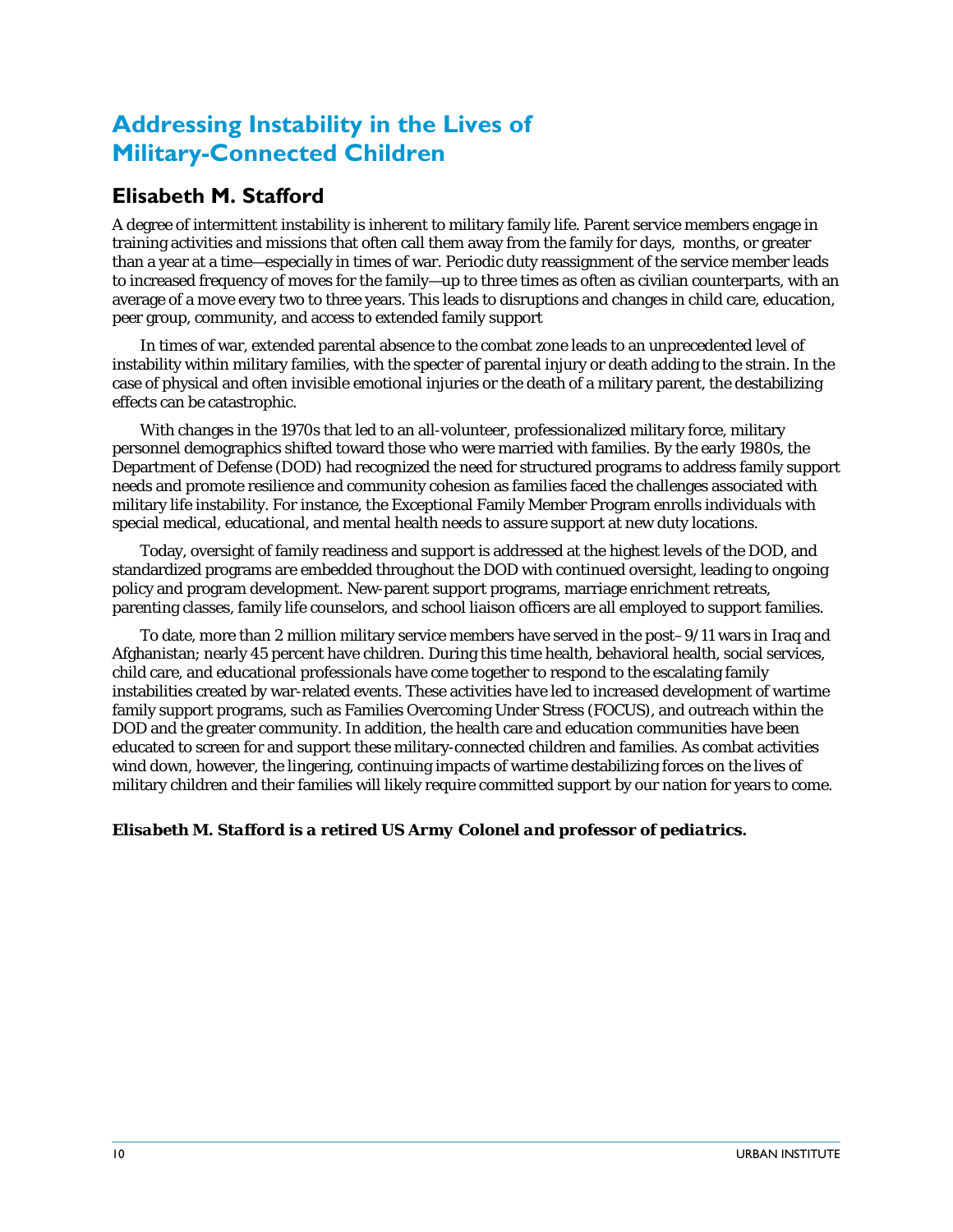#### **References**

- Adams, Gina, and Lisa Dubay. 2014. *Exploring Instability and Children's Well-Being: Insights from a Dialogue among Practitioners, Policymakers, and Researchers.* Washington, DC: Urban Institute.
- Adams, Gina, and Hannah Matthews, with Rhiannon Reeves. 2014. *A New Vision for Child Care*. Washington, DC: CLASP.
- Belsky, Jay, Gabriel L. Schlomer, and Bruce J. Ellis. 2012. "Beyond Cumulative Risk: Distinguishing Harshness and Unpredictability as Determinants of Parenting and Early Life History Strategy." *Developmental Psychology* 48 (3): 662–73.
- Ben-Ishai, Liz. 2014. "Access to Paid Leave: An Overlooked Aspect of Economic & Social Inequality." Washington, DC: CLASP.
- Ben-Ishai, Liz, Hannah Matthews, and Jodie Levin-Epstein. 2014. "Scrambling for Stability: The Challenges of Job Schedule Volatility and Child Care." Washington, DC: CLASP.
- Chaudry, Ajay, Randolph Capps, Juan Pedroza, Rosa Maria Castaneda, Robert Santos, and Molly M. Scott. 2010. "Facing Our Future: Children in the Aftermath of Immigration Enforcement." Washington, DC: The Urban Institute.
- Simpson, Jeffry A., Vladas Grsikevucius, Sally I-Chun Kuo, Sooyeong Sung, and W. Andrew Collins. 2012. "Evolution, Stress, and Sensitive Periods: The Influence of Unpredictability in Early Versus Late Childhood on Sex and Risky Behavior." *Developmental Psychology* 48 (3): 674–86.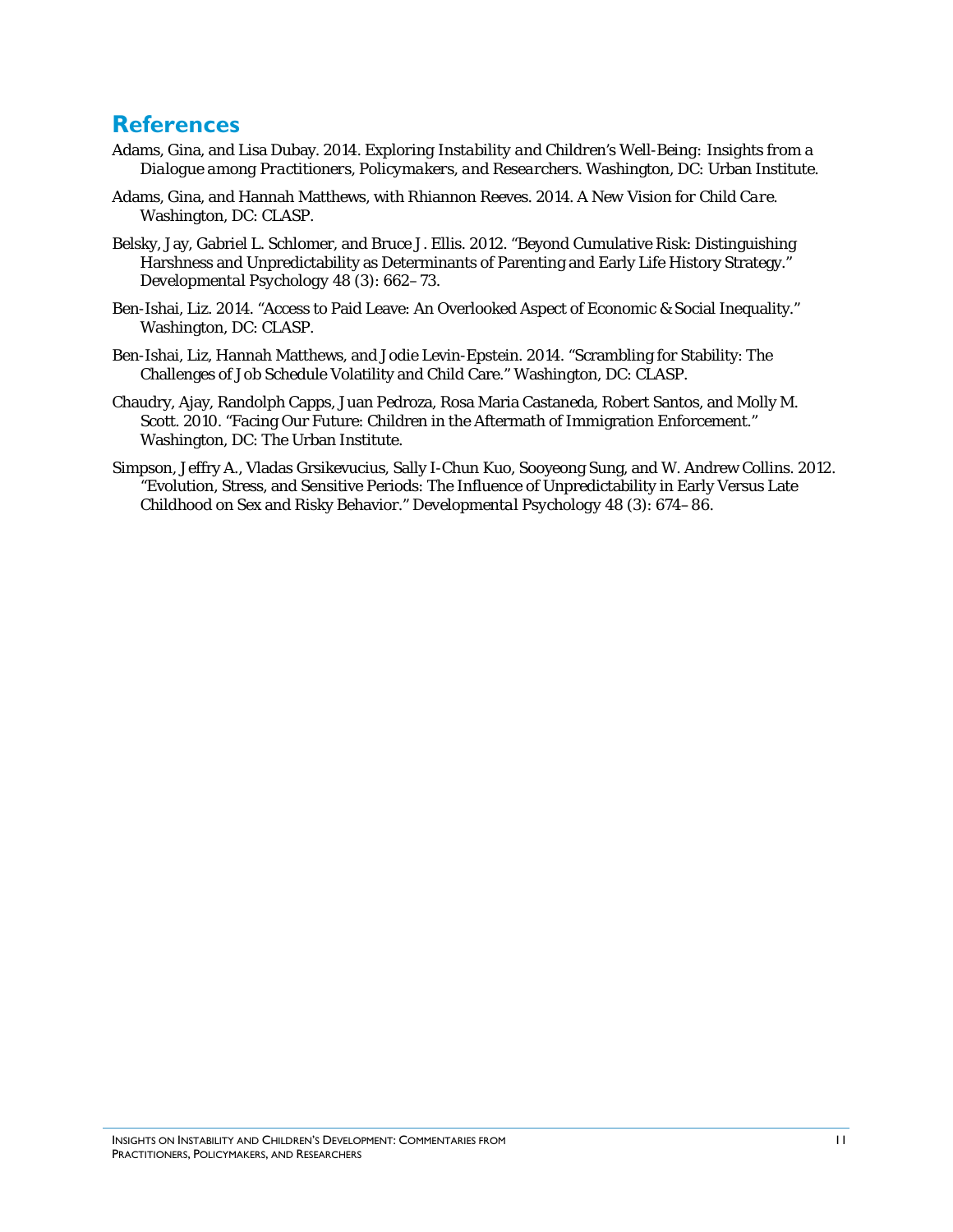## **About the Contributors**

**Isaac D. Castillo** is the director of data and evaluation for the DC Promise Neighborhood Initiative (DCPNI). Castillo is recognized as a thought leader in the creation of outcome measurement and performance management systems in nonprofit settings. At DCPNI, he oversees all data collection, performance management, and internal evaluation activities. Before coming to DCPNI, Castillo served as a senior research scientist at Child Trends, where he worked with nonprofits throughout the United States on the development and modification of performance management systems and evaluation designs. Castillo also served as the director of learning and evaluation for the Latin American Youth Center (LAYC) in Washington, DC. At LAYC, Castillo helped create Impacto Consulting to provide evaluation design, outcome measurement, and performance management technical assistance to other nonprofits, foundations, and government agencies. In 2011, Castillo was honored by the Superstar Foundation with a Lifetime Achievement Award for his overall contributions to the field of nonprofit performance management. You can find Castillo on Twitter at @isaac\_outcomes.

**Hedy N. Chang** is the founder and director of Attendance Works, a national- and state-level initiative aimed at advancing student success by addressing chronic absence. A skilled presenter, facilitator, researcher, and writer, she coauthored the seminal report *Present, Engaged and Accounted For: The Critical Importance of Addressing Chronic Absence in the Early Grades,* as well as numerous other articles about student attendance. Deeply committed to promoting two-generation solutions to achieving a more just and equitable society, Chang has spent more than two decades working in the fields of family support, family economic success, education, and child development. She served as a senior program officer at the Evelyn and Walter Haas Jr. Fund and as codirector of California Tomorrow, a nonprofit committed to drawing strength from cultural, linguistic and racial diversity. In February 2013, Chang was named by the White House as a Champion of Change for her commitment to furthering African American Education. Chang is also the mother of two school-age sons who attend public school in San Francisco.

**Terry-Ann L. Craigie** is the Lenore Tingle Howard '42 Assistant Professor of Economics at Connecticut College. She graduated magna cum laude with a BA in economics from The Richard Stockton College of New Jersey and later received her MA and PhD in economics from Michigan State University, where her fields of specialization included labor economics and economics of the family. After completing her doctorate, Craigie continued her research at Princeton University in the Bendheim-Thoman Center for Research on Child Wellbeing. Her research focuses on the effects of family structure and stability on early child well-being, the determinants of black family formation, and child support receipts in complex families. She is a fellow of the Diversity Initiative for Tenure in Economics and has been selected as a Self-Sufficiency Research Clearinghouse Emerging Scholar.

**Olivia Golden** joined CLASP as executive director in August 2013. An expert in child and family programs at the federal, state, and local levels, she brings a track record of delivering results for lowincome children and families in the nonprofit sector and at all levels of government. During the eight years that she served as Commissioner for Children, Youth, and Families and then as Assistant Secretary for Children and Families at the US Department of Health and Human Services, Golden was a key player in expanding and improving Head Start, creating Early Head Start, implementing landmark welfare reform, tripling the level of funding for child care, and doubling adoptions from foster care. As an Institute fellow at the Urban Institute from 2008 to 2013, Ms. Golden spoke, wrote, and led major initiatives on poverty and the safety net, families' economic security, and children's well-being. She brings to CLASP the leadership role in a major multistate initiative, Work Support Strategies, that provides six states with the opportunity to design, test, and implement reforms to improve low-income working families' access to health reform, nutrition assistance, and child care subsidies. Golden holds a doctorate and a master's degree in public policy from the Kennedy School of Government at Harvard, where she earned a BA in philosophy and government.

**Ivor Horn** is a community-based academic general pediatrician and associate professor of pediatrics at George Washington University School of Medicine and Children's National Medical Center (CNMC) in Washington, DC. She is an NIH-funded researcher with a focus on child health disparities and health care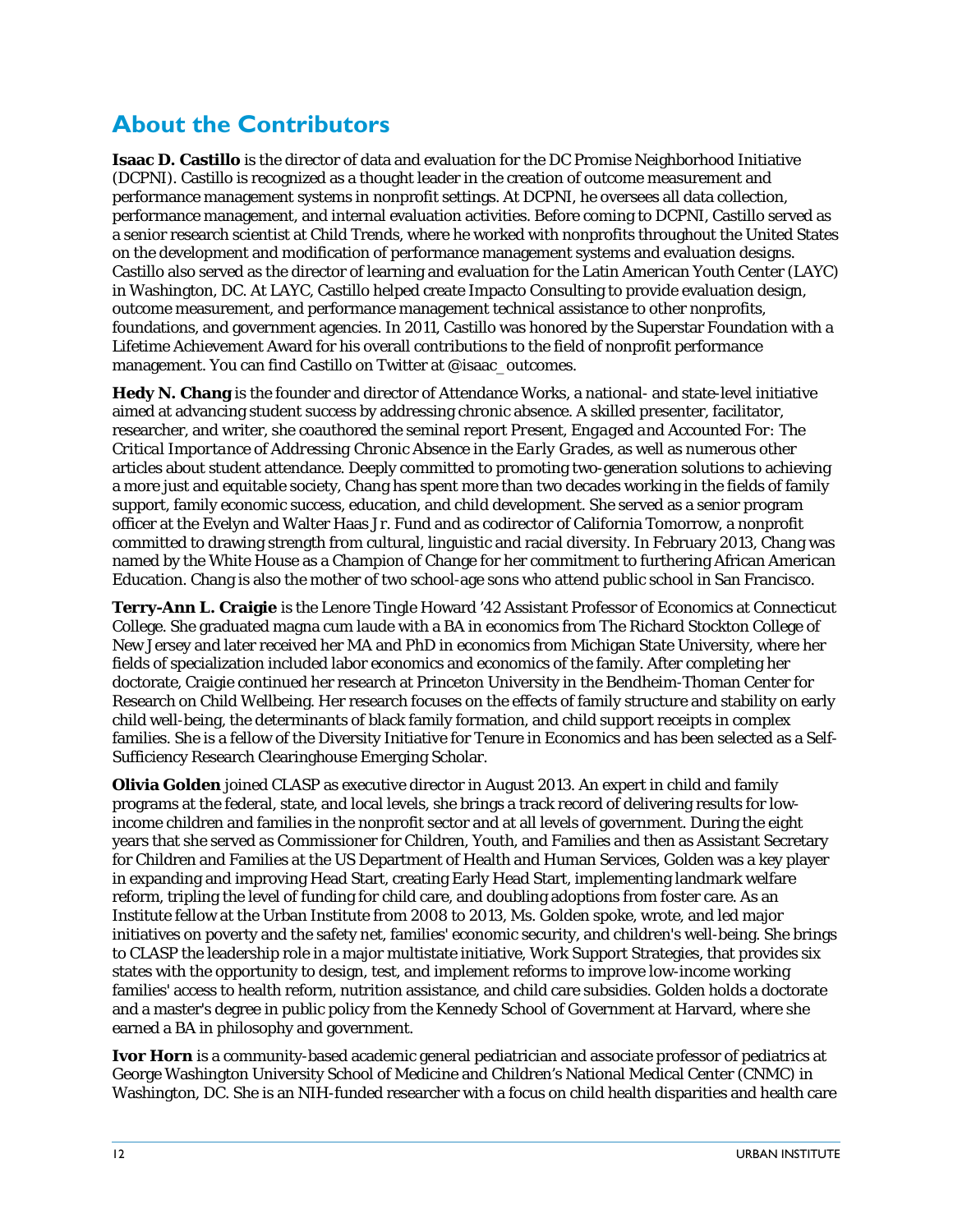communication, with a particular interest in the use of social media and mobile health technology with underserved populations. She leads the mobile health interest group at CNMC. She is also the principal investigator and program director of the HRSA-funded Washington, DC, Pediatric Primary Urban Scholarship in Health Program in the Division of General Pediatrics and Community Health at CNMC, which prepares future primary care pediatrician leaders to address the health care needs of underserved communities through research and teaching. Horn is a member of the Academic Pediatric Association and has served in leadership positions regionally and nationally, including as cofounder of the Race in Medicine Special Interest Group. She has made multiple appearances as a medical expert on the Today Show, Good Morning America Health, and local media outlets. She is a contributing author at MyBrownBaby.com and can be found on Twitter at @drivorhorn.

**Eliza Leighton** has held many positions at CASA de Maryland, most recently director of Langley Park Promise Neighborhood (LPPN). She designed and implemented a planning process funded by the Department of Education to craft a place-based, full-family model to ensure that all children and families receive the support they need to thrive. As part of LPPN, Leighton developed a parent engagement model, Learning Together, that received a Department of Education Investing in Innovation award and a partnership with Prince George's County Public Schools to open two new high schools for immigrant students. Prior to joining CASA de Maryland, Leighton focused on issues affecting children and families as the cofounder of Stand for Children and at Connecticut Voices for Children and NAACP Legal Defense and Education Fund. Leighton is a graduate of Wesleyan University and Yale Law School.

**Deborah Phillips** is a professor of psychology and associated faculty in the McCourt School of Public Policy at Georgetown University. She was the first executive director of the Board on Children, Youth, and Families of the National Research Council and the Institute of Medicine, and she served as study director for the board's report, *From Neurons to Neighborhoods: The Science of Early Child Development*. She also served as president of the Foundation for Child Development, Director of Child Care Information Services at the National Association for the Education of Young Children, and Congressional Science Fellow (Society for Research in Child Development) on the staff of Congressman George Miller. Her research focuses on the developmental effects of early childhood programs for both typically developing children and those with special needs, including research on child care, Head Start, and prekindergarten programs. Phillips has served on many task forces and advisory groups that address child and family policy issues, including the Task Force on Meeting the Needs of Young Children of the Carnegie Corporation of New York, the National Scientific Council on the Developing Child, the Head Start FACES Redesign Expert Panel, and the Secretary's Committee on the Maternal, Infant, and Early Childhood Home Visiting Evaluation. Phillips is a fellow of the American Psychological Association, the Eastern Psychological Association, and the American Psychological Society. In 2011, she received the Distinguished Contributions to Education in Child Development Award from the Society for Research in Child Development.

**Shannon Rudisill** is director of the Office of Child Care (OCC, formerly the Child Care Bureau [CCB]), where she has focused on improving quality in child care across the country, particularly for low-income children. From 2000 to 2007, Rudisill served as director of the Division of Technical Assistance at CCB. In that position, she initiated new projects in the areas of infant and toddler care, the social and emotional development of young children, and school readiness. In addition, she built bridges between these early childhood programs and programs at the US Department of Education. Previously, she was special assistant to ACF Assistant Secretary Olivia Golden and worked extensively on the Clinton Administration's child care initiative. During her tenure as OCC director, Rudisill has promoted child care policies and practices that are child-focused, family-friendly, and fair to providers. Her accomplishments include putting forward a reform agenda for reauthorization; overhauling the state, territory, and tribal child care planning process; and restructuring the OCC Technical Assistance network. This work has brought about a CCDF program concentrated on improving health and safety in child care programs, strong professional development and workforce initiatives, quality rating and improvement systems that set standards of excellence for child care providers, and a subsidy system that balances the importance of program integrity with child care access for vulnerable families. Rudisill also works closely with the Department of Education to build a high-quality, integrated early learning system through the Race to the